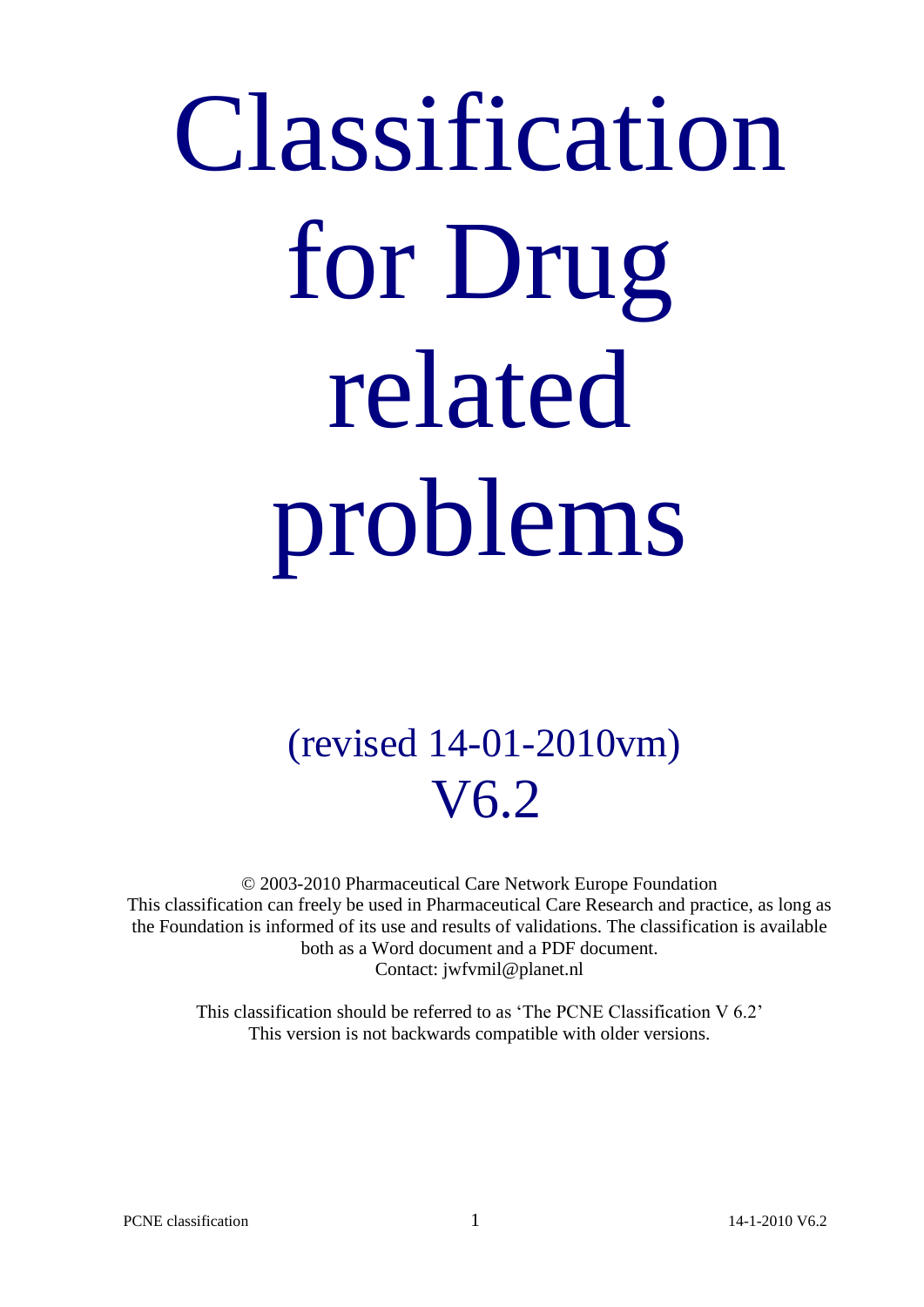#### **Introduction**

During the working conference of the Pharmaceutical Care Network Europe in January 1999, a classification scheme was constructed for drug related problems (DRPs). The classification is part of a total set of instruments. The set consists of the classification scheme, reporting forms and cases for training or validation. The classification system is validated and adapted regularly. The current version is V6, which has been discussed during an expert workshop in November 2009. It is no longer compatible with previous versions because the problem and causes sections has been revised. The Intervention section has not been adapted. The classification is for use in research into the nature, prevalence, and incidence of DRPs and also as a process indicator in experimental studies of Pharmaceutical Care outcomes. It is also meant to help health care professionals to document DRP-information in the pharmaceutical care process. Throughout the classification the word 'drug' is used, where others might use the term 'medicine'.

The hierarchical classification is based upon similar work in the field, but it differs from existing systems because it separates the problems from the causes. Quality experts will recognise that de causes are often named 'Medication Errors' by others. The following definition is the basis for the classification:

*A Drug-Related Problem is an event or circumstance involving drug therapy that actually or potentially interferes with desired health outcomes.*

The basic classification now has 4 primary domains for problems, 8 primary domains for causes and 5 primary domains for Interventions.

However, on a more detailed level there are 9 grouped sub domains for problems, 37 grouped sub domains for causes and 17 grouped sub domains for interventions. Those sub-domains can be seen as explanatory for the principal domains.

In 2003 a scale has been added to indicate if or to what extend the problem has been solved.

*Zuidlaren, November 2009 and January 2010*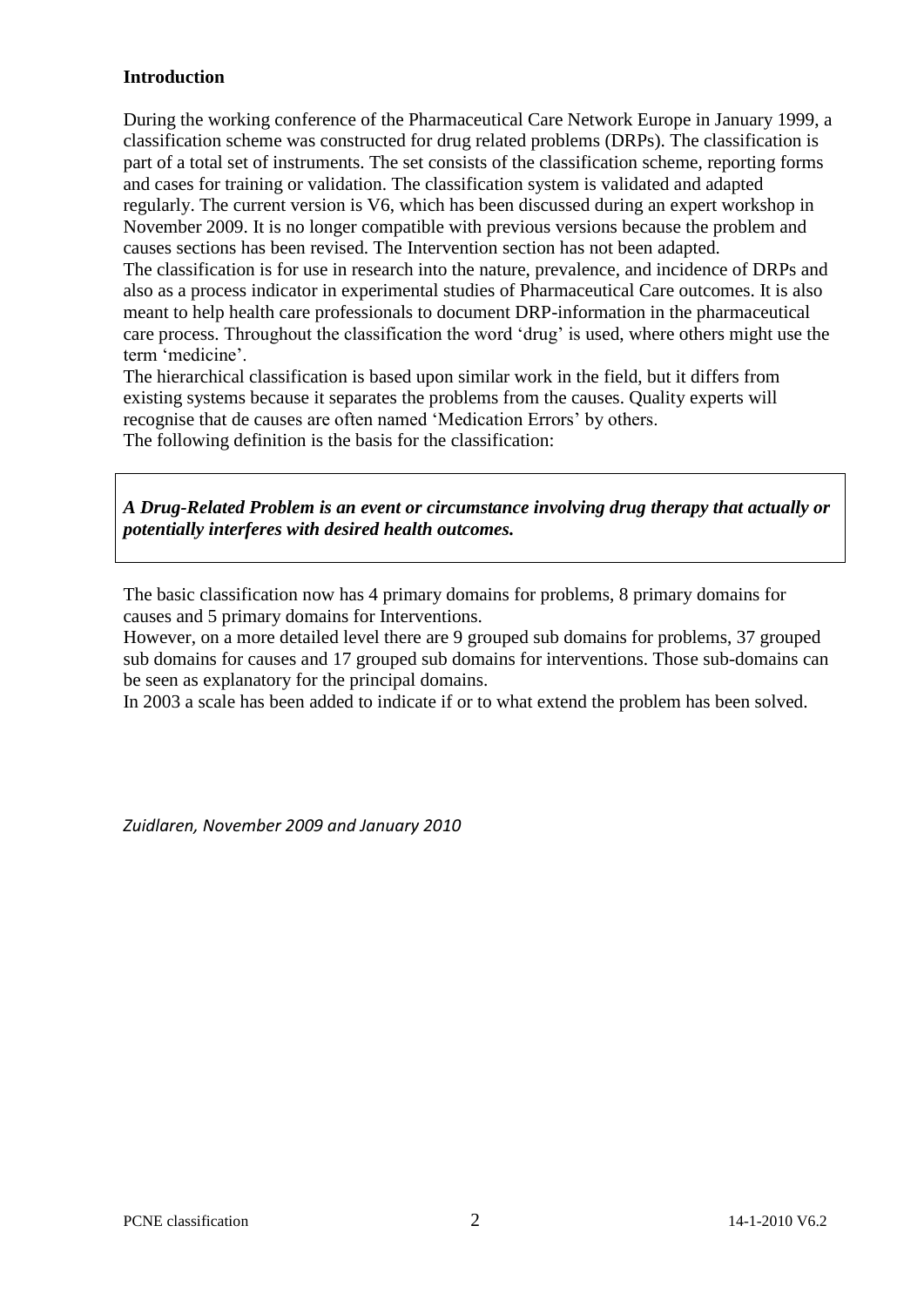# **The basic classification**

|                                | <b>Code</b>               | <b>Primary domains</b>                                               |
|--------------------------------|---------------------------|----------------------------------------------------------------------|
|                                | V6.2                      |                                                                      |
| <b>Problems</b>                | <b>P1</b>                 | <b>Treatment effectiveness</b>                                       |
|                                |                           | There is a (potential) problem with the (lack of) effect of          |
|                                |                           | the pharmacotherapy                                                  |
|                                | P <sub>2</sub>            | <b>Adverse reactions</b>                                             |
|                                |                           | Patient suffers, or will possibly suffer, from an adverse            |
|                                |                           | drug event                                                           |
|                                | <b>P3</b>                 | <b>Treatment costs</b>                                               |
|                                |                           | The drug treatment is more expensive than necessary                  |
|                                | <b>P4</b>                 | <b>Others</b>                                                        |
| <b>Causes</b>                  | C1                        | <b>Drug selection</b>                                                |
|                                |                           | The cause of the DRP can be related to the selection of              |
|                                |                           | the drug                                                             |
|                                | C <sub>2</sub>            | Drug form                                                            |
|                                |                           | The cause of the DRP is related to the selection of the<br>drug form |
|                                | C <sub>3</sub>            | <b>Dose selection</b>                                                |
|                                |                           | The cause of the DRP can be related to the selection of              |
|                                |                           | the dosage schedule                                                  |
|                                | C <sub>4</sub>            | <b>Treatment duration</b>                                            |
|                                |                           | The cause of the DRP is related to the duration of therapy           |
|                                | C <sub>5</sub>            | Drug use/administration process                                      |
|                                |                           | The cause of the DRP can be related to the way the                   |
|                                |                           | patient uses the drug or gets the drug administered, in              |
|                                |                           | spite of proper instructions (on the label, package or               |
|                                |                           | leaflet)                                                             |
|                                | C6                        | <b>Logistics</b>                                                     |
|                                |                           | The cause of the DRP can be related to the logistics of              |
|                                |                           | the prescribing and dispensing process                               |
|                                | C7                        | <b>Patient</b>                                                       |
|                                |                           | The cause of the DRP can be related to the personality or            |
|                                | C8                        | behaviour of the patient.<br><b>Other</b>                            |
| <b>Interventions</b>           |                           | No intervention                                                      |
|                                | <b>I0</b><br>$\mathbf{I}$ | At prescriber level                                                  |
|                                | I2                        | At patient (or carer) level                                          |
|                                | <b>I3</b>                 | At drug level                                                        |
|                                | <b>I4</b>                 | <b>Other</b>                                                         |
| <b>Outcome of intervention</b> | $\bf{O}0$                 | <b>Outcome intervention unknown</b>                                  |
|                                | <b>O1</b>                 | <b>Problem totally solved</b>                                        |
|                                | <b>O2</b>                 | <b>Problem partially solved</b>                                      |
|                                | <b>O3</b>                 | Problem not solved                                                   |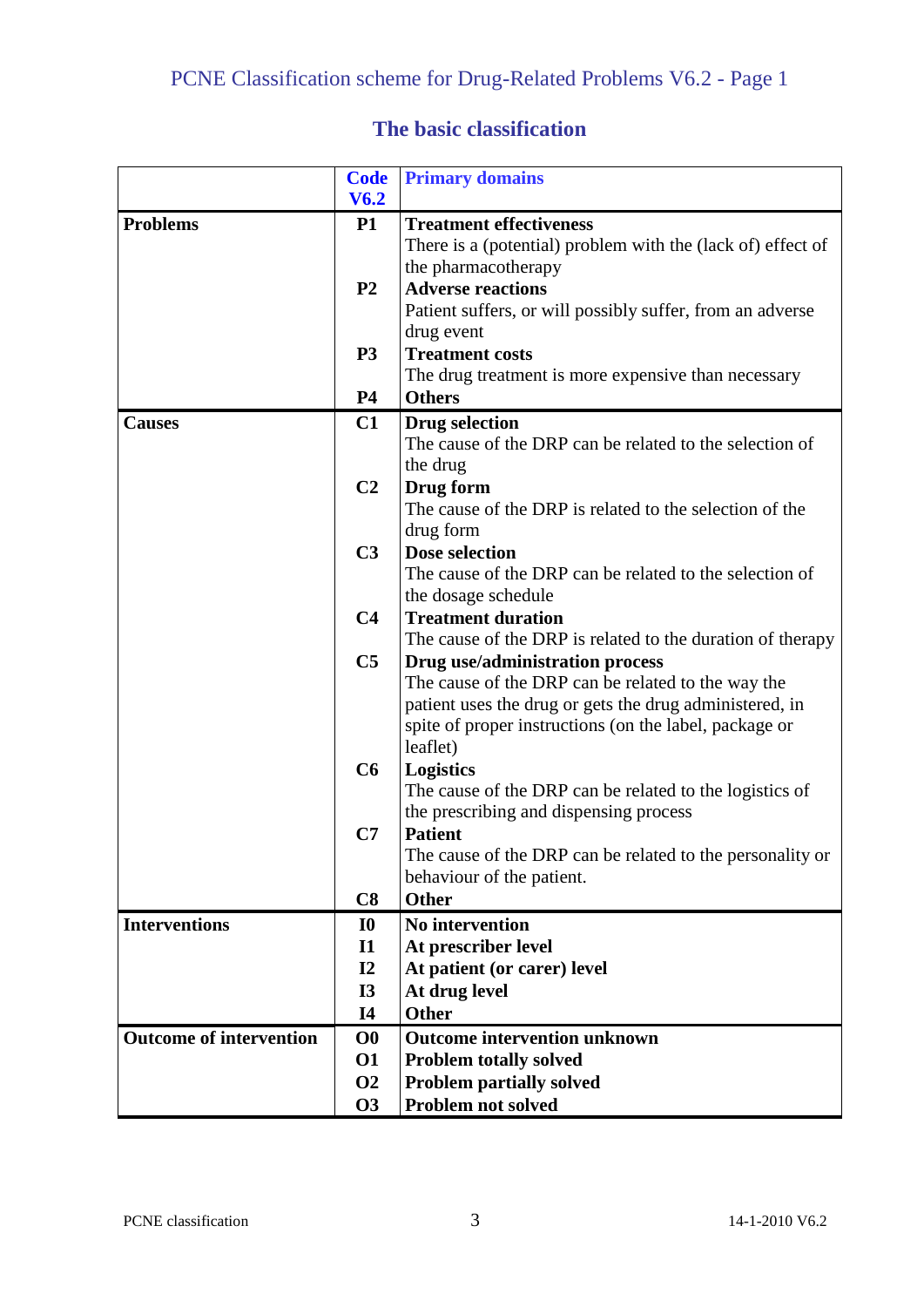| <b>Primary Domain</b>             |                  | <b>Code Problem</b>                                        |
|-----------------------------------|------------------|------------------------------------------------------------|
|                                   | V <sub>6.2</sub> |                                                            |
| <b>1. Treatment effectiveness</b> | <b>P1.1</b>      | No effect of drug treatment/ therapy failure               |
| There is a (potential)            | <b>P1.2</b>      | Effect of drug treatment not optimal                       |
| problem with the (lack of)        | <b>P1.3</b>      | Wrong effect of drug treatment                             |
| effect of the                     | <b>P1.4</b>      | Untreated indication                                       |
| pharmacotherapy                   |                  |                                                            |
| 2. Adverse reactions              | <b>P2.1</b>      | Adverse drug event (non-allergic)                          |
| Patient suffers, or will          | P <sub>2.2</sub> | Adverse drug event (allergic)                              |
| possibly suffer, from an          | <b>P2.3</b>      | Toxic adverse drug-event                                   |
| adverse drug event                |                  |                                                            |
| 3. Treatment costs                | <b>P3.1</b>      | Drug treatment more costly than necessary                  |
| The drug treatment is more        | <b>P3.2</b>      | Unnecessary drug-treatment                                 |
| expensive than necessary          |                  |                                                            |
| 4. Others                         | <b>P4.1</b>      | Patient dissatisfied with therapy despite optimal clinical |
|                                   |                  | and economic treatment outcomes                            |
|                                   | <b>P4.2</b>      | Unclear problem/complaint. Further clarification           |
|                                   |                  | necessary (please use as escape only)                      |
|                                   |                  |                                                            |
|                                   |                  | <b>Potential Problem</b>                                   |
|                                   |                  |                                                            |

Manifest Problem

# **The Problems**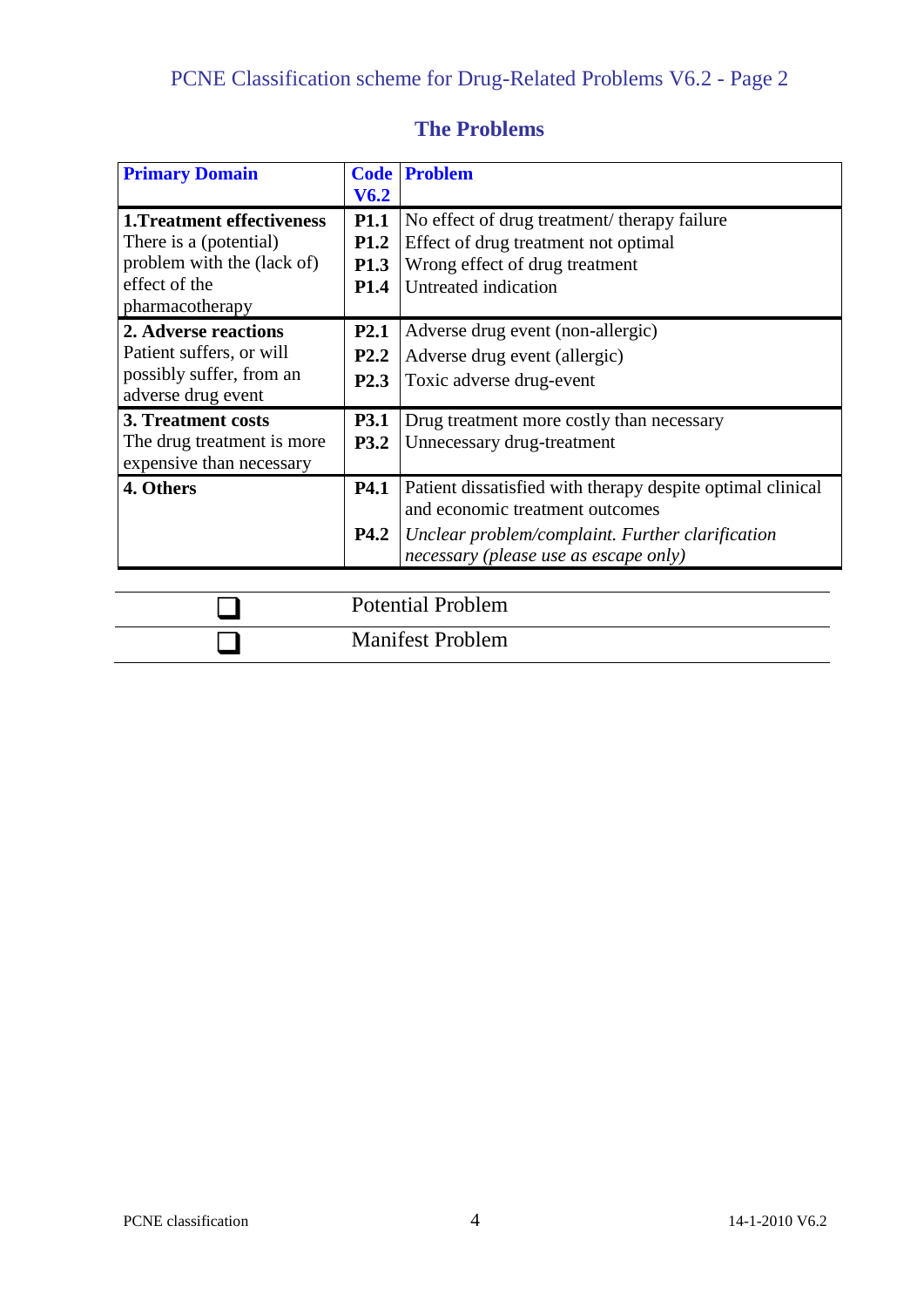# PCNE Classification scheme for Drug-Related Problems V6.2 -Page 3

### **The Causes**

N.B. One problem can have more causes

| <b>Primary Domain</b>                                             | <b>Code</b>      | <b>Cause</b>                                             |
|-------------------------------------------------------------------|------------------|----------------------------------------------------------|
|                                                                   | V <sub>6.2</sub> |                                                          |
| 1. Drug selection                                                 | C1.1             | Inappropriate drug (incl. contra-indicated)              |
| The cause of the DRP is related to                                | C1.2             | No indication for drug                                   |
| the selection of the drug                                         | C1.3             | Inappropriate combination of drugs, or drugs and food    |
|                                                                   | C1.4             | Inappropriate duplication of therapeutic group or active |
|                                                                   |                  | ingredient                                               |
|                                                                   | C1.5             | Indication for drug-treatment not noticed                |
|                                                                   | C1.6             | Too many drugs prescribed for indication                 |
|                                                                   | C1.7             | More cost-effective drug available                       |
|                                                                   | C1.8             | Synergistic/preventive drug required and not given       |
|                                                                   | C1.9             | New indication for drug treatment presented              |
| 2. Drug form                                                      | C <sub>2.1</sub> | Inappropriate drug form                                  |
| The cause of the DRP is related to                                |                  |                                                          |
| the selection of the drug form                                    |                  |                                                          |
| 3. Dose selection                                                 | C3.1             | Drug dose too low                                        |
| The cause of the DRP is related to<br>the selection of the dosage | C3.2             | Drug dose too high                                       |
| schedule                                                          | C3.3             | Dosage regimen not frequent enough                       |
|                                                                   | C3.4             | Dosage regimen too frequent                              |
|                                                                   | C3.5             | No therapeutic drug monitoring                           |
|                                                                   | C3.6             | Pharmacokinetic problem requiring dose adjustment        |
|                                                                   | C3.7             | Deterioration/improvement of disease state requiring     |
|                                                                   |                  | dose adjustment                                          |
| 4. Treatment duration                                             | C4.1             | Duration of treatment too short                          |
| The cause of the DRP is related to<br>the duration of therapy     | C4.2             | Duration of treatment too long                           |
| 5. Drug use process<br>The cause of the DRP can be                | C <sub>5.1</sub> | Inappropriate timing of administration and/or dosing     |
| related to the way the patient uses                               |                  | intervals                                                |
| the drug, in spite of proper dosage                               | C5.2             | Drug underused/ under-administered (deliberately)        |
| instructions (on the label)                                       | C5.3             | Drug overused/over-administered (deliberately)           |
|                                                                   | C5.4             | Drug not taken/administered at all                       |
|                                                                   | C5.5             | Wrong drug taken/administered                            |
|                                                                   | C5.6             | Drug abused (unregulated overuse)                        |
|                                                                   | C5.7             | Patient unable to use drug/form as directed              |
| 6. Logistics<br>The cause of the DRP can be                       | C6.1             | Prescribed drug not available                            |
| related to the logistics of the                                   | C6.2             | Prescribing error (necessary information missing)        |
| prescribing and dispensing process                                | C6.3             | Dispensing error (wrong drug or dose dispensed)          |
| 7. Patient                                                        | C7.1             | Patient forgets to use/take drug                         |
| The cause of the DRP can be                                       | C7.2             | Patient uses unnecessary drug                            |
| related to the personality or                                     | C7.3             | Patient takes food that interacts                        |
| behaviour of the patient.                                         | C7.4             | Patient stored drug inappropriately                      |
| 8. Other                                                          | C8.1             | Other cause; specify                                     |
|                                                                   | C8.2             | No obvious cause                                         |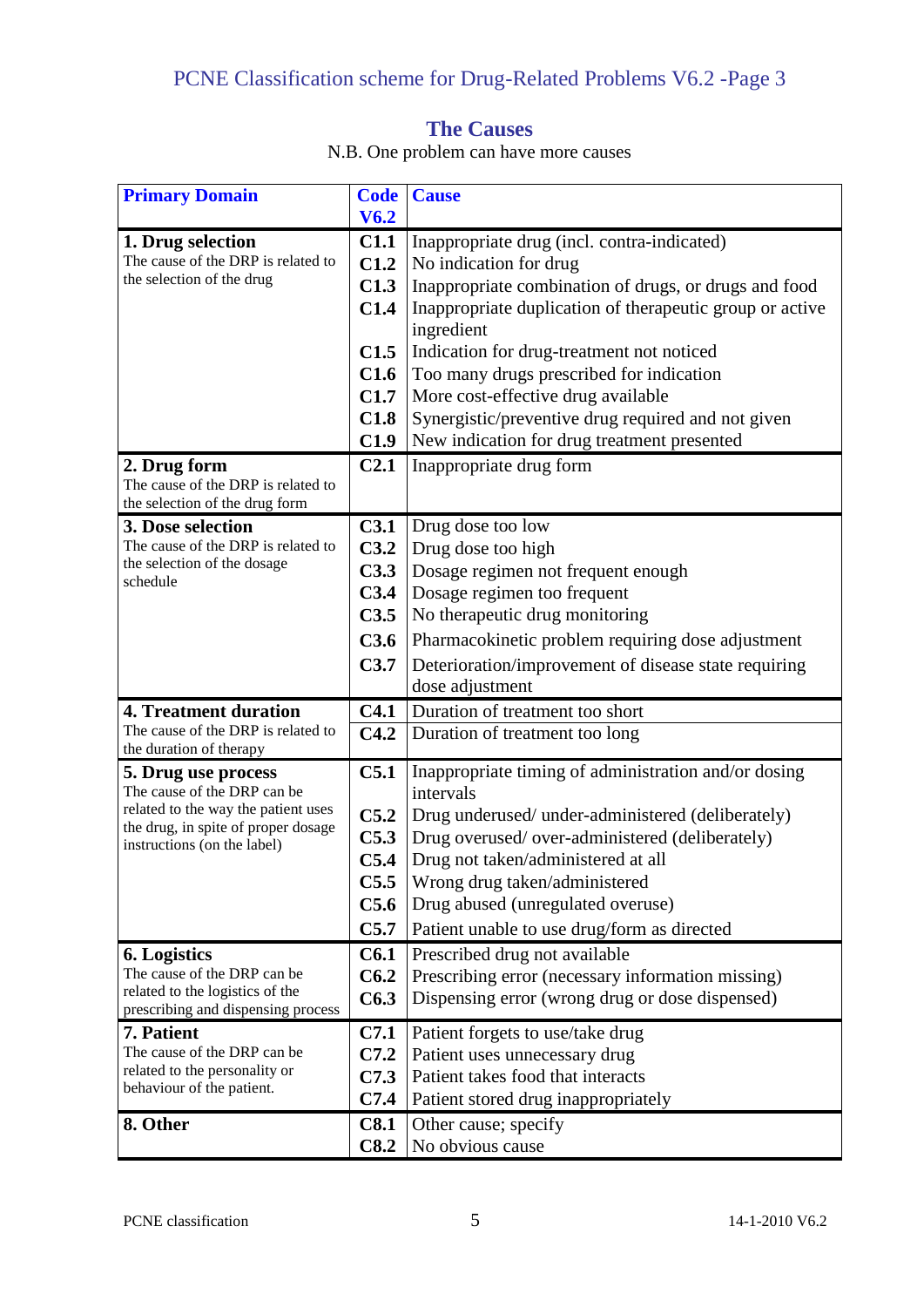| <b>Primary Domain</b>     | <b>Code</b>      | <b>Intervention</b>                               |
|---------------------------|------------------|---------------------------------------------------|
|                           | V <sub>6.2</sub> |                                                   |
| No intervention           | <b>IO.0</b>      | No Intervention                                   |
| 1. At prescriber level    | I1.1             | Prescriber informed only                          |
|                           | I1.2             | Prescriber asked for information                  |
|                           | II.3             | Intervention proposed, approved by Prescriber     |
|                           | I1.4             | Intervention proposed, not approved by Prescriber |
|                           | I1.5             | Intervention proposed, outcome unknown            |
| 2. At patient/carer level | I2.1             | Patient (medication) counselling                  |
|                           | I2.2             | Written information provided only                 |
|                           | I2.3             | Patient referred to prescriber                    |
|                           | I2.4             | Spoken to family member/caregiver                 |
| 3. At drug level          | I3.1             | Drug changed to                                   |
|                           | I3.2             | Dosage changed to                                 |
|                           | I3.3             | Formulation changed to                            |
|                           | I3.4             | Instructions for use changed to                   |
|                           | I3.5             | Drug stopped                                      |
|                           | <b>I3.6</b>      | New drug started                                  |
| 4. Other intervention or  | <b>I4.1</b>      | Other intervention (specify)                      |
| activity                  | I4.2             | Side effect reported to authorities               |

**The Interventions**

N.B. One problem can lead to more interventions

# **The Outcome of the Interventions**

N.B. One problem (or the combination of interventions) can only lead to one level of solving the problem

| <b>Primary Domain</b> | <b>Code</b>      | <b>Outcome of intervention</b>                        |
|-----------------------|------------------|-------------------------------------------------------|
|                       | V <sub>6.2</sub> |                                                       |
| 0. Not known          | $\bf{O}0.0$      | Outcome intervention not known                        |
| 1. Solved             | <b>O1.0</b>      | Problem totally solved                                |
| 2. Partially solved   | <b>O2.0</b>      | Problem partially solved                              |
| 3. Not solved         | <b>O3.1</b>      | Problem not solved, lack of cooperation of patient    |
|                       | <b>O3.2</b>      | Problem not solved, lack of cooperation of prescriber |
|                       | 03.3             | Problem not solved, intervention not effective        |
|                       | <b>O3.4</b>      | No need or possibility to solve problem               |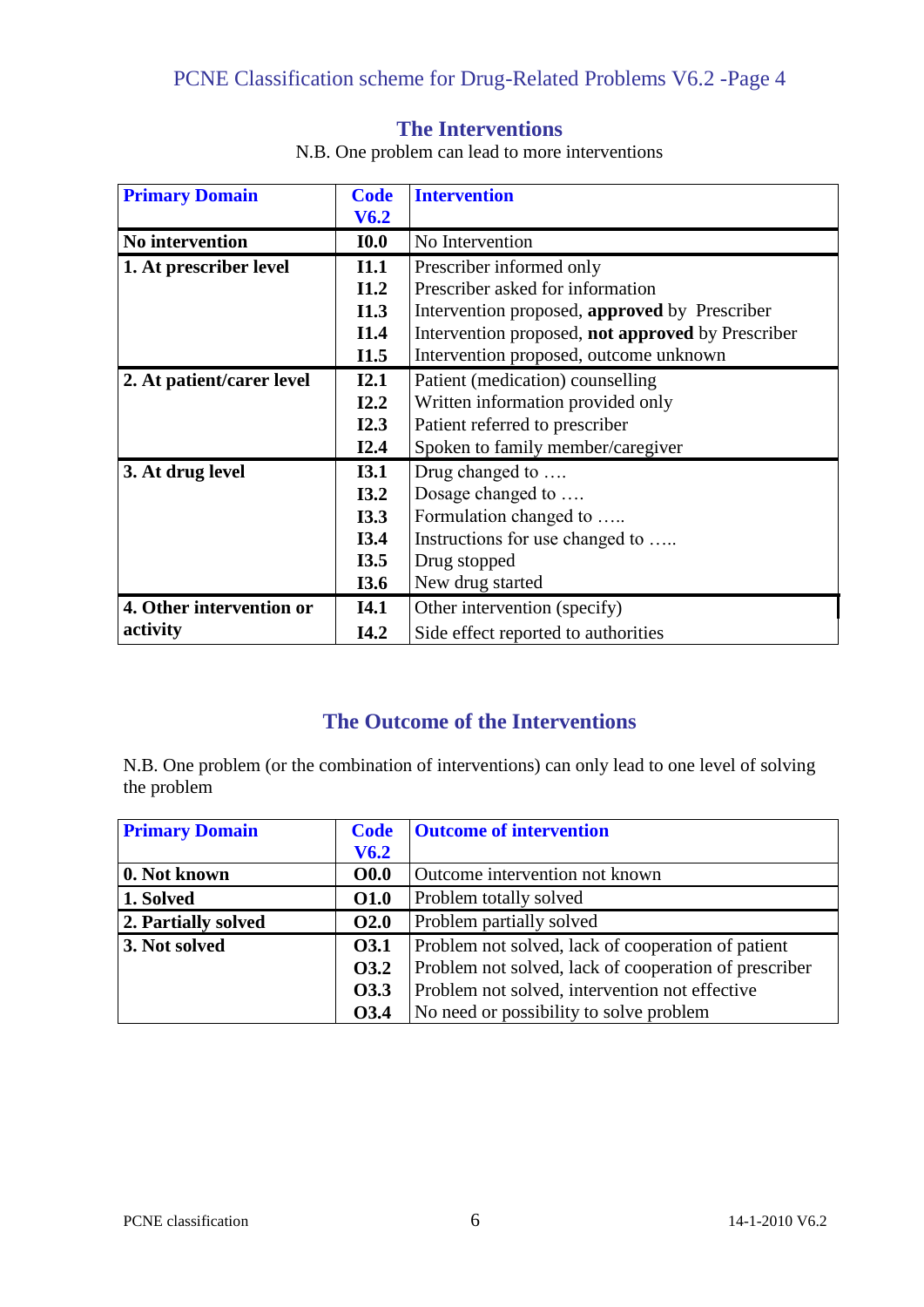# PCNE Classification for Drug related problems Help

(revised 09-11-2009 vm) V6.2

© 2003-2010 Pharmaceutical Care Network Europe Foundation This classification can freely be used in Pharmaceutical Care Research and practice, as long as the Foundation is informed of its use and results of validations. The classification is available both as a Word document and a PDF document. Contact: info@pcne.org

This help document is related to as 'Help to the PCNE Classification V 6.2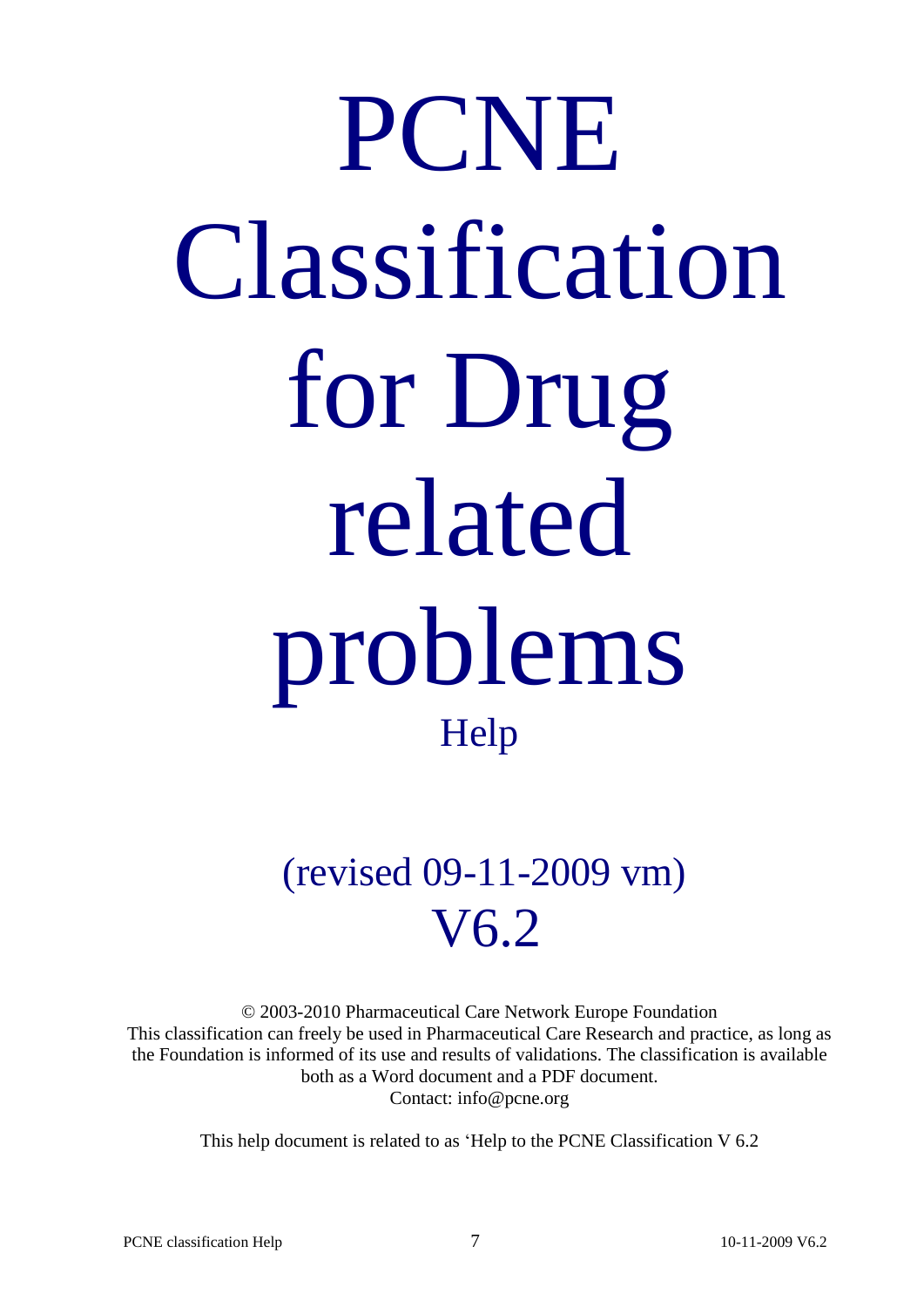### **Finding or selecting codes in the PCNE classification**

*A Drug-Related Problem is an event or circumstance involving drug therapy that actually or potentially interferes with desired health outcomes.*

For the use of the PCNE classification it is important to separate the real problem (that affects or is going to affect the outcome) from its cause. Often such problems are caused by a certain type of error e.g. prescribing errors or drug-use or administration errors. But there might be no error at all involved. Also, a medication error does not necessarily have to lead to a drugrelated problem.

The cause is usually the behaviour that has caused the problem, and most often hat is a medication error. A cause or a combination of causes and a problem together, will usually lead to one or more interventions.

The classification can be used in two ways, depending on the level of information needed. If only the main domains are used, there is in general enough information for research purposed

If the system is used for documenting pharmaceutical care activities in practice, the sub domains can be used.

#### **Problem section**

Basically, the problem is defined as 'the expected or unexpected event or circumstance that is, or might be wrong, in therapy with drugs'. (the P-codes)

There are 4 major domains in the problem section. The following descriptions could help to find the right problem domain:

| The clinical effect of the treatment is not as expected or there is no treatment | See P1             |
|----------------------------------------------------------------------------------|--------------------|
| The patient suffers from an ADR at normal dose or from a toxic reaction          | See P <sub>2</sub> |
| The treatment, although leading to optimal clinical outcomes and no ADEs, is     | See P3             |
| more expensive than necessary                                                    |                    |
| Nothing seems wrong in the treatment, but patient is unhappy about it.           | See P4             |

#### **Causes section**

Each problem has a cause. The cause is the action (or lack of action) that leads up to the occurrence of a potential or real problem. There may be more causes for a problem. (The Ccode)

| The cause of the DRP can be related to the selection of the drug                  |                    |  |
|-----------------------------------------------------------------------------------|--------------------|--|
| The cause of the DRP can be related to the selection of the drug form             | See C <sub>2</sub> |  |
| The cause of the DRP can be related to the selection of a dosage schedule         | See C <sub>3</sub> |  |
| The cause of the DRP can be related to the duration of the therapy                |                    |  |
| The cause of the DRP can be related to the way the patient uses the drug, or gets | See C5             |  |
| the drug administered, in spite of proper instructions on label, leaflet or       |                    |  |
| package/package insert (depending on the national custom)                         |                    |  |
| The cause of the DRP can be related to the logistics of the prescribing or        |                    |  |
| dispensing process                                                                |                    |  |
| The cause of the DRP can be related to the personality or the behaviour of the    |                    |  |
| patient                                                                           |                    |  |
| Other                                                                             | See C <sub>8</sub> |  |